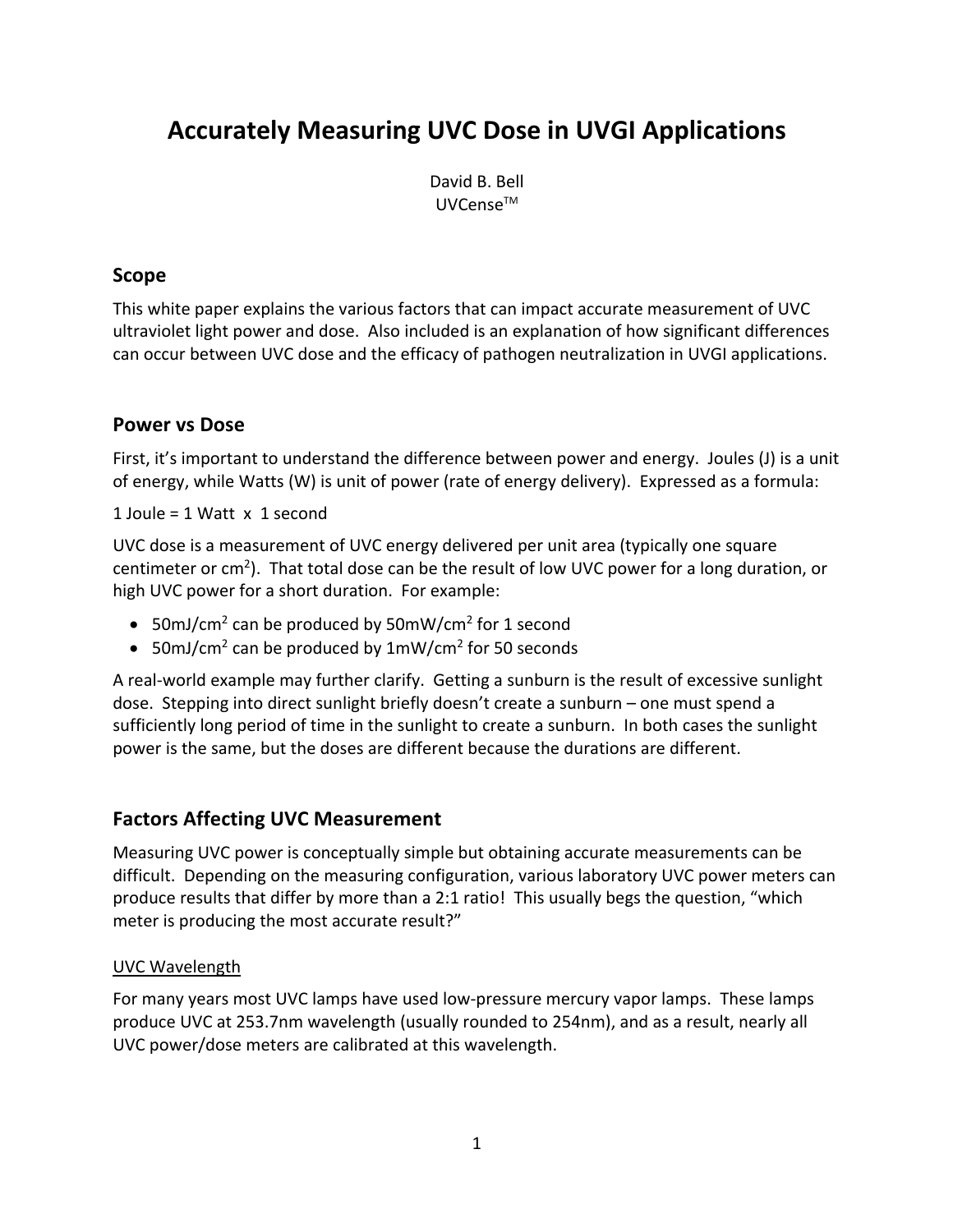In recent years UVC LEDs have become available, and although they are far less efficient and more costly than mercury vapor lamps, they are gaining popularity due to their small size and absence of hazardous mercury. UVC LEDs produce light at various wavelengths, but most are in the range of 265nm to 275nm.

The sensors used on UVC power/dose meters all include an optical filter to make them insensitive to light outside the UVC band. Some of these filters are narrow-band and produce significant sensitivity variation when a UVC wavelength other than 254nm is used. For instance, a 265nm LED may result in power measurement similar to that of a 254nm mercury vapor lamp, but a 275nm LED may have meter sensitivity reduced by more than 50%.

#### Cosine Correction

The power a surface receives from a light source is dependent on the angle of the light rays. A light source with rays perpendicular to the surface will have 100% effectiveness, but light rays hitting at an angle will have less effectiveness. This is the result of Lambert's Cosine Law.



**Lambert's Cosine Law**

Another real-world example may be helpful. If you're sitting facing the sun, the sun's rays hit your forehead at a nearly perpendicular angle. This means that you'll most likely sunburn your forehead, but the sides of your face may not be sunburned because the sun's rays are hitting at a significant angle. The sides of your face receive less sunlight dose due to the cosine law.

To accurately measure the UVC power/dose on a surface, a meter with good cosine correction must be used. This is important because the irradiated surface may not be directly facing the UVC source, and/or some UVC light be reflected from other surfaces (e.g., walls, ceilings and floors).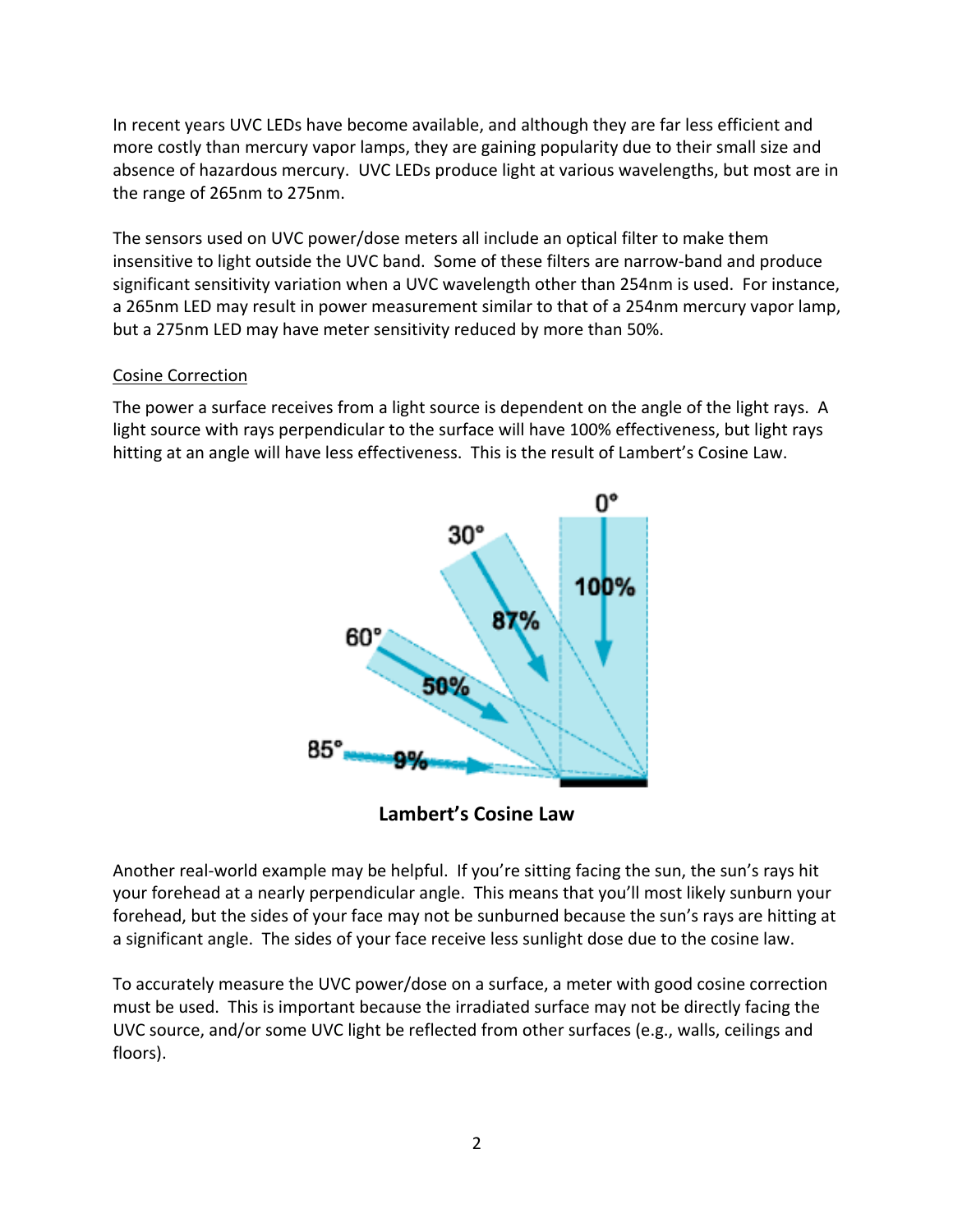Most UVC power/dose meters do not provide accurate cosine correction over the full 0° to 90° light angle, and specification details are generally not available. This is believed to be the primary source of measurement errors when comparing different power meters in the real world. In a UVC disinfection application, light may enter the sensor from a variety of directions (some direct and some reflected); consequently, a meter with poor cosine correction will probably display a lower power/dose value than it should.

### Because of significant variation in cosine correction performance, **the only consistent 'apples to apples' method of calibrating or comparing UVC meters is by using columnated UVC light that enters the sensor at 0° (perpendicular).**

UVCenseTM dosimeters have been confirmed to possess nearly perfect cosine correction within a 110° (±55°) cone above the sensor. UVC sensitivity drops off rapidly as the light angle exceeds ±55°, but this behavior has benefits in Ultraviolet Germicidal Irradiation (UVGI) applications (explained later in this white paper).

### Ambient Light

As mentioned above, all UVC sensors use some type of filter to block ambient visible light. However, these filters and sensors are not perfect, and under certain conditions the meter reading may be higher than expected in the presence of visible light.

It is impractical to make UVC sensors completely immune to visible light due to extremely large dynamic range requirements. Direct sunlight delivers approximately 100mW/cm2 power to a surface. When attempting to measure UVC as low as  $1\mu$ W/cm<sup>2</sup> in the presence of direct sunlight, the filter must provide a visible light rejection ratio of more than 100,000 :  $1 - a$  figure that is impractical with common filters and sensors. As a result, a laboratory UVC power meter in direct sunlight may read UVC power in the range of  $300\mu W/cm^2$  even though no UVC is being externally delivered.

In applications with normal room lighting, visible light rejection is usually sufficient to prevent measurement corruption. However, inaccurate UVC measurements will likely result if the UVC sensor is positioned where it is exposed to direct sunlight through a window.

### **UVGI Efficacy in the Real World**

Due to COVID-19, Ultraviolet Germicidal Irradiation (UVGI) has rapidly gained acceptance as an effective way to mitigate pathogen transfer from person to person. UVGI is now being utilized in two primary methods: irradiating air and irradiating surfaces.

Recent research has shown that aerosols (small particles carried by air) are the most prevalent means for SARS-CoV-2 virus transfer between people (this may not be true for other types of pathogens). Consequently, UVGI systems that irradiate aerosols have also become popular. These include upper air UVC systems that irradiate air near the ceiling in a room (with assumed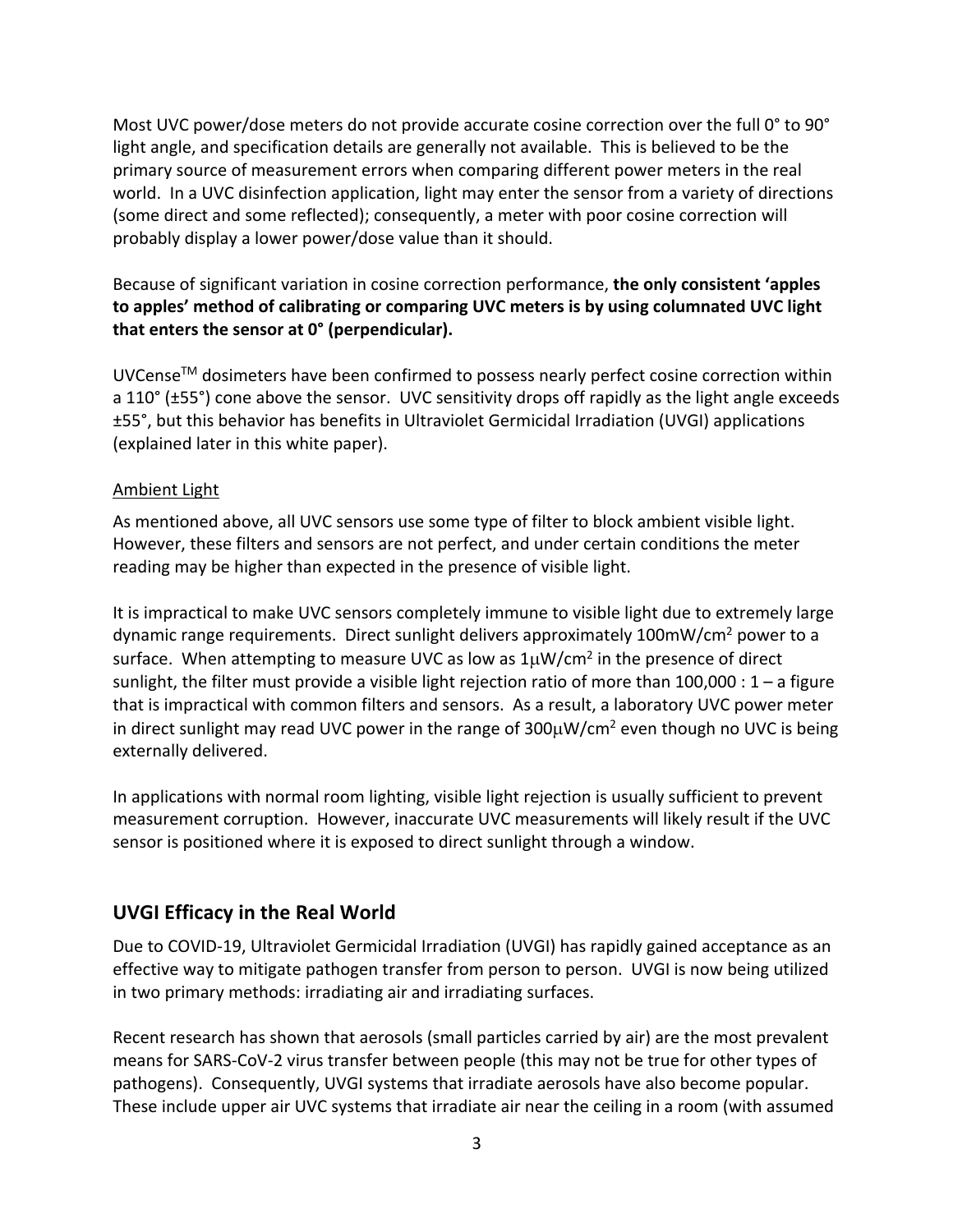low UVC doses to people in the room), and in-duct UVC systems that irradiate aerosols inside the HVAC system. Measuring the disinfection efficacy of such systems is challenging because the dose received by aerosols is affected by various factors such as airflow patterns in a room and airflow rate through HVAC ducts.

Disinfecting surfaces is also important to prevent person-to-person pathogen transfer through surface contact. Surface UVC dose is easier to measure with an accurate dosimeter, but it also has some important considerations that affect disinfection effectiveness (efficacy).

#### Log Reduction Value

Each pathogen has its own unique characteristics and Log Reduction Value (LRV) for neutralization, and an ever-growing list of pathogen characteristics is being compiled.<sup>[1]</sup> Staphylococcus aureus is a bacteria pathogen commonly found in HAIs. The table below shows the LRV dose values for this specific pathogen using 254nm UVC light:

| LRV                        |     |     |       |        |         |
|----------------------------|-----|-----|-------|--------|---------|
| Neutralization             | 90% | 99% | 99.9% | 99.99% | 99.999% |
| Dose in mJ/cm <sup>2</sup> | 4.4 | 5.8 | 6.4   |        | 9.0     |

### **254nm UVC Dose Levels by LRV for Staphylococcus aureus[1]**

As shown above, Staphylococcus aureus requires a UVC dose of 7.3mJ/cm<sup>2</sup> to achieve 99.99% (LRV4) neutralization (a commonly used disinfection target). As shown in reference 1, some pathogens require substantially higher dose to achieve LRV4; however, most common pathogens will achieve an LRV of at least 4 with a dose of 50mJ/cm<sup>2</sup>. Consequently, 50mJ/cm<sup>2</sup> is often used by hospitals as a UVC dose target in operating rooms and patient rooms.

#### Surface Disinfection Considerations

A cosine-corrected UVC dosimeter can be used to determine the dose and disinfection efficacy of any surface, but this assumes a perfectly smooth surface where all pathogens are exposed to the UVC light. However, 'smooth' surfaces are actually very rough at the scale of most pathogens.

A SARS-CoV-2 virus measures approximately 100nm (0.1micrometers) – this is 700 times smaller than the thickness of a human hair! Because of its small size, the SARS-CoV-2 virus can easily hide in in the valleys of apparently smooth surfaces.

To use another analogy, it's like sunshine in the mountains. At mid-day when the sun is overhead, almost every area on the ground receives direct sunshine, but when the sun is low, many areas are shadowed by mountains. Such is the case on a microscopic scale with UVC on common surfaces.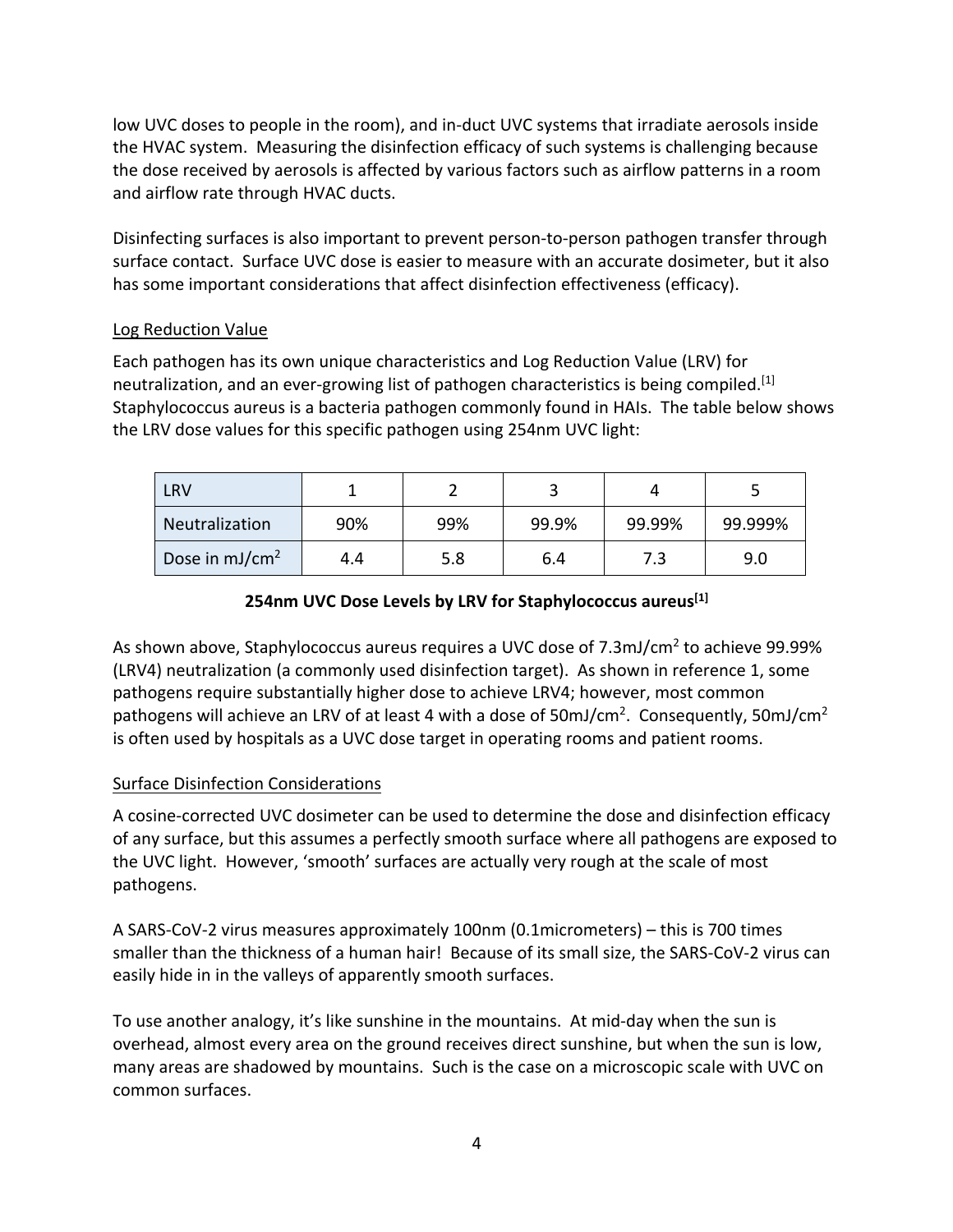Shown below is a close-up image of a typical wall with a medium texture, looking much like a picture of mountains from space. In this photo, shadowed areas are apparent on the southeast side of the tiny mountains. Viruses hiding in these shadowed areas will receive a tiny fraction of the normal UVC dose and will likely survive unimpaired.



## **Medium Wall Texture**

Stainless steel, a material commonly used in medical applications, also has significant surface roughness at a microscopic scale. A no. 4 surface is common for door handles, bedrails, etc., and as shown below, has crevasses sufficiently deep to hide viruses from light at low angles.



**No. 4 Stainless Steel Surface Roughness**